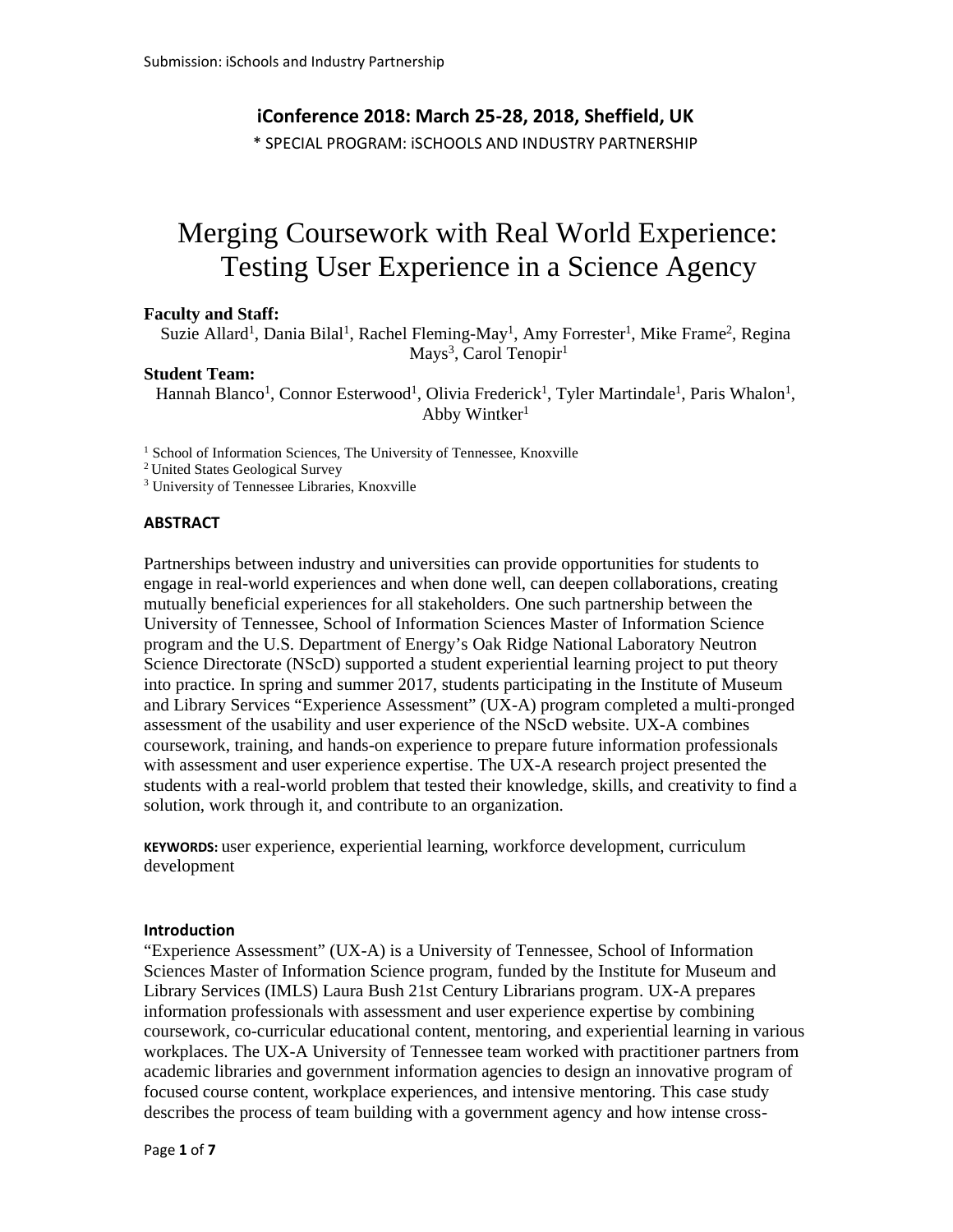agency mentoring and coursework, including a course focused on Human Computer Interaction, were applied to provide experiential learning in a workplace project in collaboration with the Oak Ridge National Laboratory (ORNL), located in Oak Ridge, Tennessee. A team of six students, with guidance from UTK faculty and agency mentors, put their coursework and mentoring into practice to assess the usability and user experience of the U.S. Department of Energy's Oak Ridge National Laboratory Neutron Sciences website.

# **Background**

Experiential Learning (EL) is a pedagogical approach in which knowledge is created through participating in practical activities and engaging in a process of experience, thought, reflection, and action (Kolb & Kolb, 2005). EL is an active and learner-centric approach whereby students respond to a real-world problem with minimal influence from the educator (Lee, McGuigganm & Holland, 2010; Dali, 2017). Research concludes that EL is an effective educational approach that supports students' self-direction and creativity, increases their meta-cognitive abilities, and improves their ability to apply information to professional situations (Kolb & Kolb, 2005; Dali, 2017). Academic programs implement EL through practica, internships, field work, and applied research projects (Smith, Hallam, & Ghosh, 2012). Experiential learning plays a key role in library and information science (LIS) education and helps prepare students for professional success (Ball, 2008; Berg, Hoffmann, & Dawson, 2009; Hoffmann & Berg, 2014; Saunders, 2015). Berg, Hoffman, & Dawson (2009) point out the importance of including research elements and evidence-based practice in EL to provide students with a strong understanding of the impact of research and its importance. One of the requirements for all students in the UX-A program is to conduct a research project where they meet with a client (in this case the ORNL Neutron Sciences Directorate key staff) to gather requirements and identify appropriate methods for assessing the website usability.

The UX-A research project presented the students with a real-world problem that required them to interact with a Federal agency and put theory to practice. Our goal was for the students to test their knowledge and skills to identify usability problems with the website, find solutions, work through them, and contribute to the organization.

Working with external organizations is helpful for a successful experiential learning project. The challenge is creating an experience that is mutually beneficial to the students, external partner, and the university (Gilbert, 2012). For students, the opportunity to engage with real world professionals in an education-industry partnership can enhance work-relevant knowledge and practical skills, increase their employability, and illustrate a focus on issues or problems of importance to industry (Boersmaa, Reineckeb, & Gibbons, 2008; Thune, 2011; Tymon & Mackay, 2016). There can be drawbacks to such a partnership, however; Lucia, et al. (2012) describe including increased workload and heavy focus on a single subject as a downside to a university-industry partnership for engineering students

Partnerships between industry and universities can include many different initiatives and activities, and when done well, can deepen collaborations and create mutually beneficial experiences for all stakeholders. Industry partners benefit by students generating an influx of creative ideas as well as the future advantage afforded by helping to develop a new workforce and influence academic programs' content to match their industry's needs (Thune, 2011; Lucia et al., 2012; Tymon & Mackay, 2016). Similarly, through education-industry collaboration, academic programs can assess and align their curricula closer to industry practices creating high quality and relevant study programs that are attractive to prospective students and additionally, might positively impact the university's ability to gain funding (Thune, 2011; Lucia et al., 2012; Bird, Chu, & Oguz, 2015).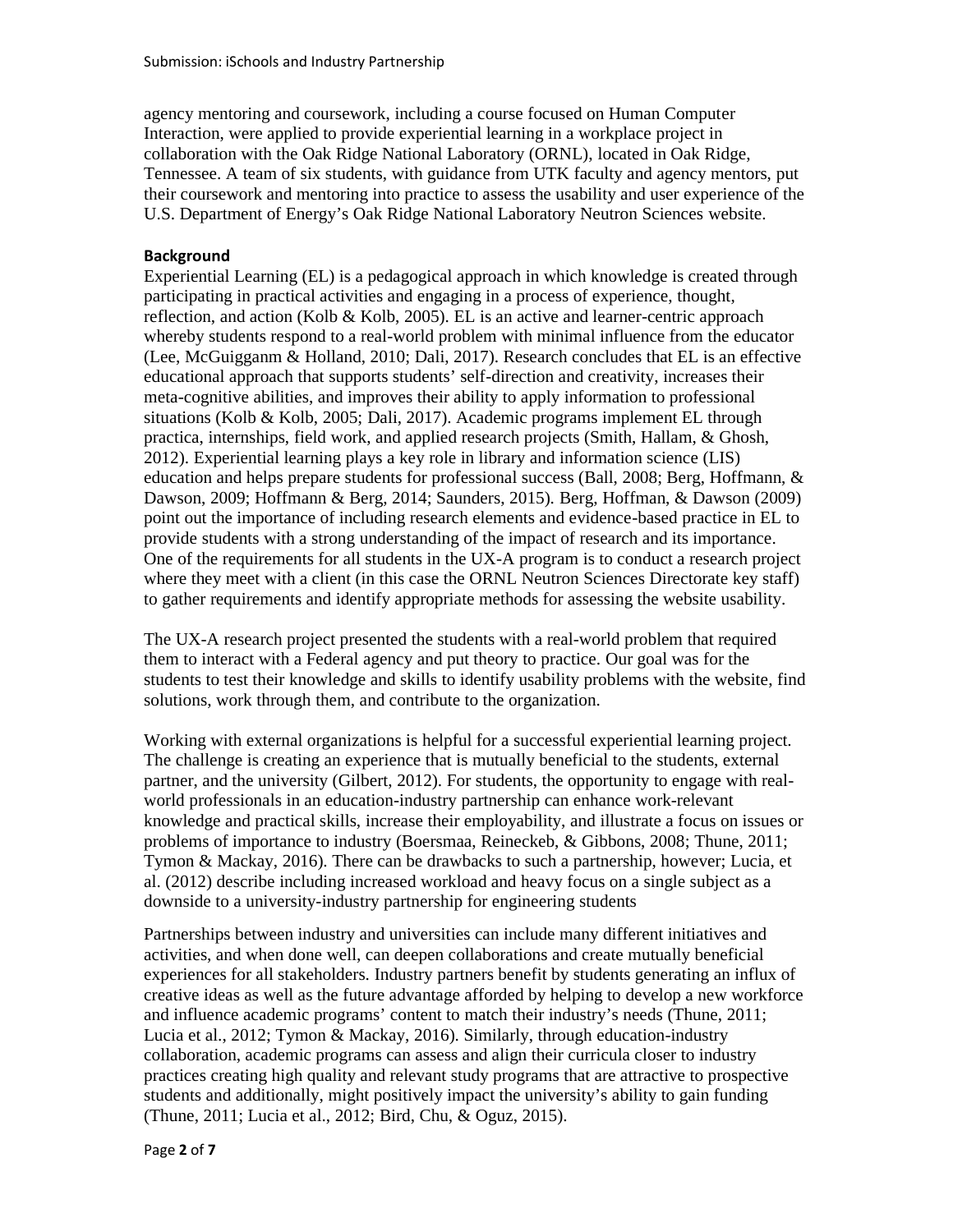## **UX & Information Sciences**

Although still lacking a precise consensus on definition, the term "user experience" (UX) was first used by Norman et al. in 1995 to describe all aspects of a person's experience with a system. This definition has expanded to include the emotional factors that influence determinants of system quality and use (Hassenzahl & Tractinsky, 2006; Law et al., 2009; Bargas-Avila & Hornbaek, 2011; Lallemand, Gronier, & Koenig, 2015). The goal of UX research and testing is to create better products and services by studying the inter-relationship between a user's internal state, the characteristics of the designed system, and the context of the interaction, while creating a positive experience (Hassenzahl & Tractinsky, 2006).

A longitudinal study (2004 and 2010) of the Australian job market for Library and Information Professionals had to reassess the job categories for 2010 to include user-centered information design skills (e.g., information design, usability, wireframe, HTML) which were required by 27% of the jobs (Wise, Henninger, & Kennan, 2011). Exploring 2014 job listings culled from the Code4lib website, Maceli (2015) analyzed the most common technology skills associated with the LIS positions. The study showed a preference for job candidates skilled in HTML, CSS, JavaScript, and PHP with developer-oriented proficiencies, including interface design.

Farrell & Nielsen (2013) of the Nielsen Norman Group surveyed almost 1,000 UX professionals about their UX careers. They reported that 52% had at least one master's degree and of those, MLIS degrees ranked third along with psychology and information design (HCI and MBA graduates ranked one and two, respectively). Additionally, Bias et al. (2012) reported that 94% of surveyed MLIS graduates use the general principles of usability and user-centered design despite that 80% were not explicitly hired to perform that work.

## **The UX-A Program**

A diverse cohort of twelve Information Sciences master's students was recruited for this two year program focused on educating future leaders in assessment and user experience. The full program structure is comprised of 42 graduate credit hours of curriculum supplemented and enhanced by a structured set of experiences and learning opportunities. These co-curricular elements include meetings and workshops, graduate research assistantships, practica and mentoring, and applied research projects.

Students began working on research projects in the second semester of their first year in the program. Prior to beginning the research project, students participated in in-person workshops on specific tools relevant to assessment and user experience work, e.g., technology in the College of Communication and Information (CCI) User-eXperience Lab (UXL), Qualtrics, and NVIVO. Each UX-A student is also required to carry out graduate research work assignments. As part of their weekly hours, the students completed a 22-hour series of online training via Lynda.com covering topics such as UX design techniques, usability testing, assessment, and soft skills (e.g., time management, communication, and project management). In the first year of their two-year program, students took classes in Human-Computer Interaction and Statistics, as part of their nine credit hours per semester requirements.

## **Human-Computer Interaction (HCI) Course Content**

Professor Dania Bilal taught the HCI course in spring semester 2017. HCI is an introductory course that focuses on the design and evaluation of system interfaces and user experience. It covers topics such as interaction design, system attributes, user characteristics, user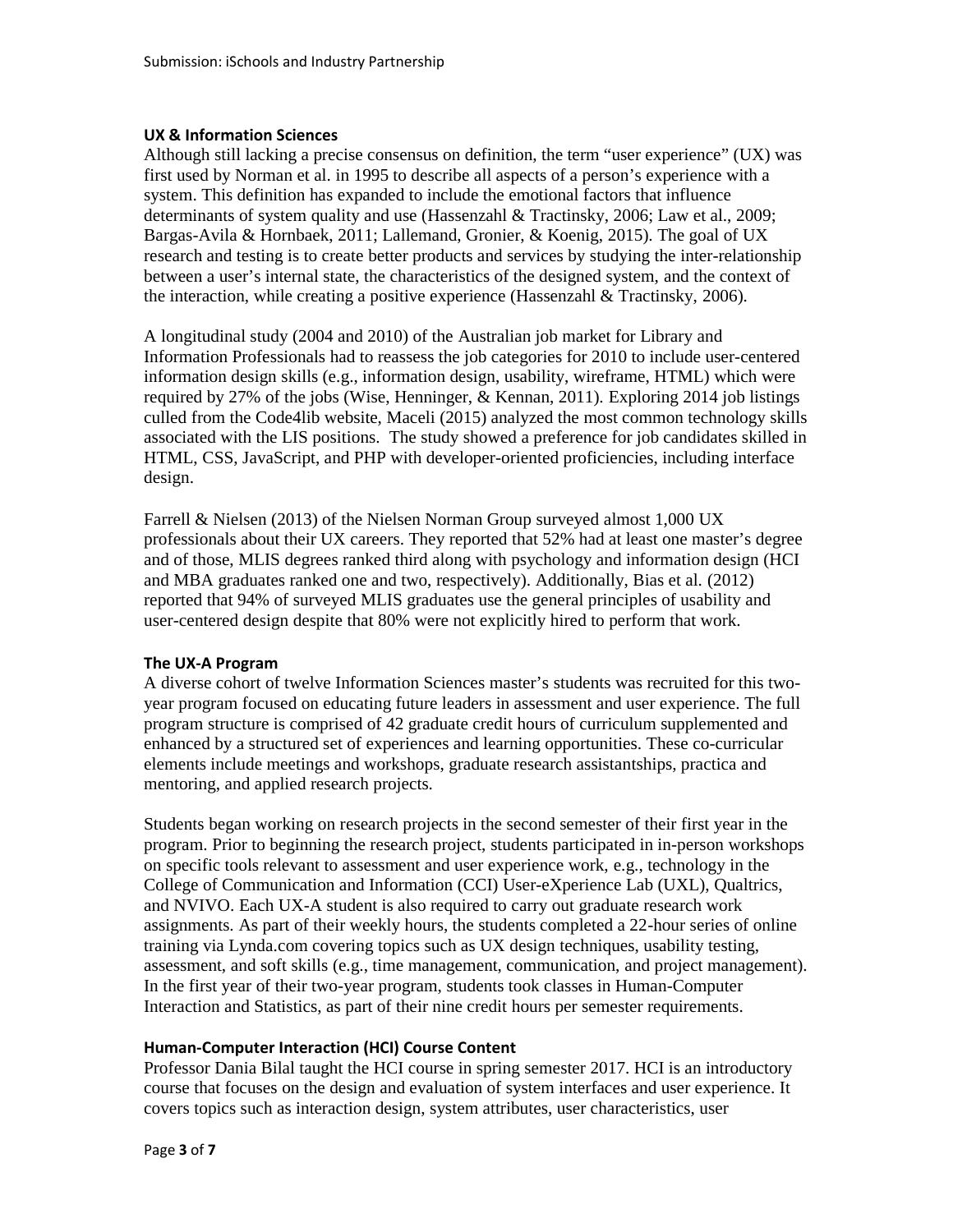information behavior, gathering user requirements, data collection methods, usability methods, measuring user interaction/experience, as well software and tools for product development and for capturing user interaction. This course is grounded in concepts, theories, and principles for designing user-centered interfaces and for evaluating the user experience. The projects and assignments are designed for real-world situations, including observing user interaction, collecting data, interviewing, developing persona, assessing the usability of system interfaces, as well as redesigning interfaces based on actual user interaction and experience. Most projects are team-based, allowing students to communicate and collaborate with one another virtually and face-to-face as appropriate. Students presented their team final project (usability assessment) in class. The instructor gave permission to students who were working on the UX-A research project (see description next) to choose the ORNL Neutron Sciences website for the team project and to present it in class. The instructor provided constructive feedback to the students to improve the usability study of the website.

The instructor used a rubric for evaluating the team project and provided quantitative and qualitative assessments of the students' work. Students self-reflected on their knowledge, skills, and experience gained in this course. Some felt there should be an additional advanced HCI course in the curriculum for those interested in gaining a higher level of knowledge and skills in UX.

## **Industry Partner**

Oak Ridge National Laboratory (ORNL) is the largest U.S. Department of Energy multi program energy research laboratory (ORNL, n.d.). The University of Tennessee has a longstanding relationship with ORNL that benefits both individual academic and research interests and aids economic development in East Tennessee (The University of Tennessee, n.d.). Professor Suzie Allard, Director of the UT Center for Information and Communication Studies, and Mike Frame, Deputy Director of the USGS Core Science Analytics, Synthesis, and Libraries division, worked together to build this opportunity for students to put their skills and classroom knowledge of user experience testing into practice at the ORNL Neutron Sciences Division.

Through the Neutron Sciences Directorate (NScD), ORNL manages and operates two neutron scattering facilities, the High Flux Isotope Reactor (HFIR) and Spallation Neutron Source (SNS). The UT-ORNL Joint Institute for Neutron Sciences was established to promote neutron research and support scientists conducting research with HFIR and SNS. The ORNL Neutron Sciences website provides public information about the instruments and facilities and is the site for user access to submitting research proposals for instrument use.

# **The Research Project**

This government agency partnership led to an opportunity for students to assess the Neutron Sciences website in terms of usability and user experience, focusing on first time users of the site who are using the web site to apply for instrument use. The students and mentors met with the NScD clients in February 2017 to identify their project requirements and develop a project plan that included constructing personas, completing a heuristic evaluation of the website, and conducting a usability study of the website at the CCI User-Experience Laboratory. The students delivered a written report and client presentation at the end of July 2017.

The experience was meant to be as realistic as possible, so there were few format requirements or other parameters imposed, but mentors were available for meetings,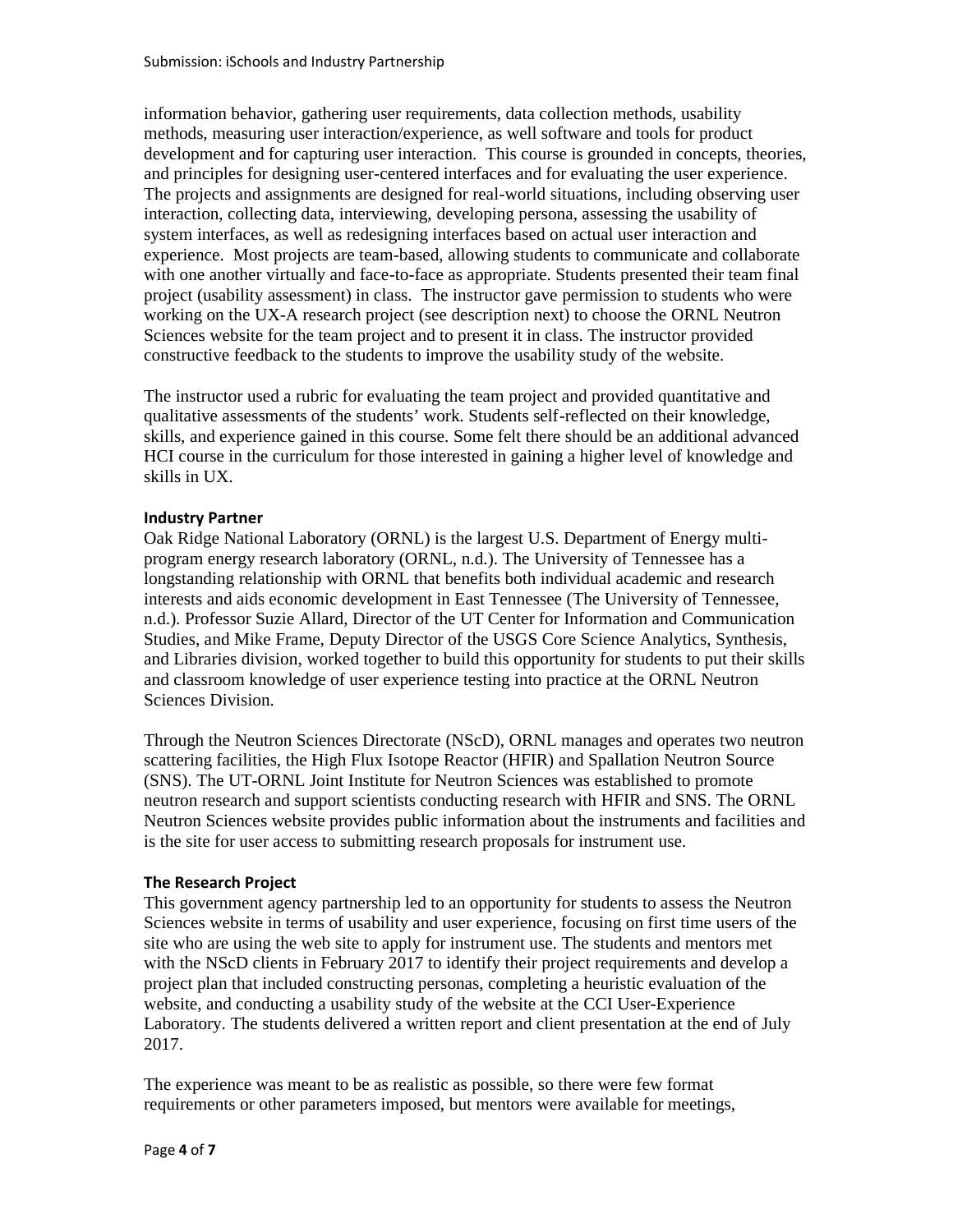questions, and support. Preliminary meetings between the students and mentors provided a high-level overview of project management concepts and principles. The students were encouraged to apply basic project management methods to 1) manage expectations, 2) provide a structured approach for communications with the NScD, 3) ensure all parties agreed and understood major milestones, and 4) to document anticipated deliverables. This approach proved very successful for both the students and all the stakeholders involved in the project.

The objective of this experiential learning requirement was for students to practice problem solving, project management, and critical thinking. Working in a group environment taught them to succeed in an intensive team environment. The mentoring team wanted students to be able to apply and reflect upon skills and knowledge gained during their UX-A program, as well as experience the technological, social, and ethical issues they will face in professional settings.

# **Results**

Students created a detailed final report for the clients and made a formal presentation of their findings at ORNL Neutron Sciences. The tasks undertaken by the team included:

- Heuristic analysis performed on the Neutron Sciences website and the Integrated Proposal Tracking System (IPTS).
- Development of original user personas created to assist with both task development and participant recruitment for the usability testing study.
- Usability testing of first-time users of NScD system

NScD staff feedback to the student presentation showed the value of partnership building that emphasizes the learning nature of the process. Most feedback was positive, yet provided constructive criticism, including comments such as: "I found the students very prepared and professional. Their presentation was good, but a bit scripted. When they transition from school to business, they will need to develop a relaxed, conversational approach. Some of the students have already developed such a style, but some extra time with those that have not may be beneficial to them. NScD partners expressed interest in working with students again and reaffirmed the belief that "experiences working with organizations on real problems is the best training for students."

Students expressed a sense of accomplishment and increased confidence at the end of the process, however, they also had to overcome issues of working in a diverse team and sometimes exhibiting stress as the project was being scoped and formulated. Students stated, "I would love things to have been mapped out very clearly for us. However, [by] us working to figure everything out we were able to make mistakes and learn. So I think that this was a great experience" and "Indisputably there is real value to a situation where students must make executive decisions among their peer group. However, this experience may have been more rewarding and less emotionally draining if this team had been prepared for such an autonomous learning environment." Project mentors Allard and Frame suggested that in the future the program include conflict management and leadership training earlier in the process, in addition to UX skills and concepts.

## **Next Steps**

This government partnership experiential learning project was purposely designed at the mid point of the students' degree, so they could put into practice what they had learned to that point. Successful completion of a real project and working with agency clients gave them a sense of accomplishment and confidence that they could make the transition from classroom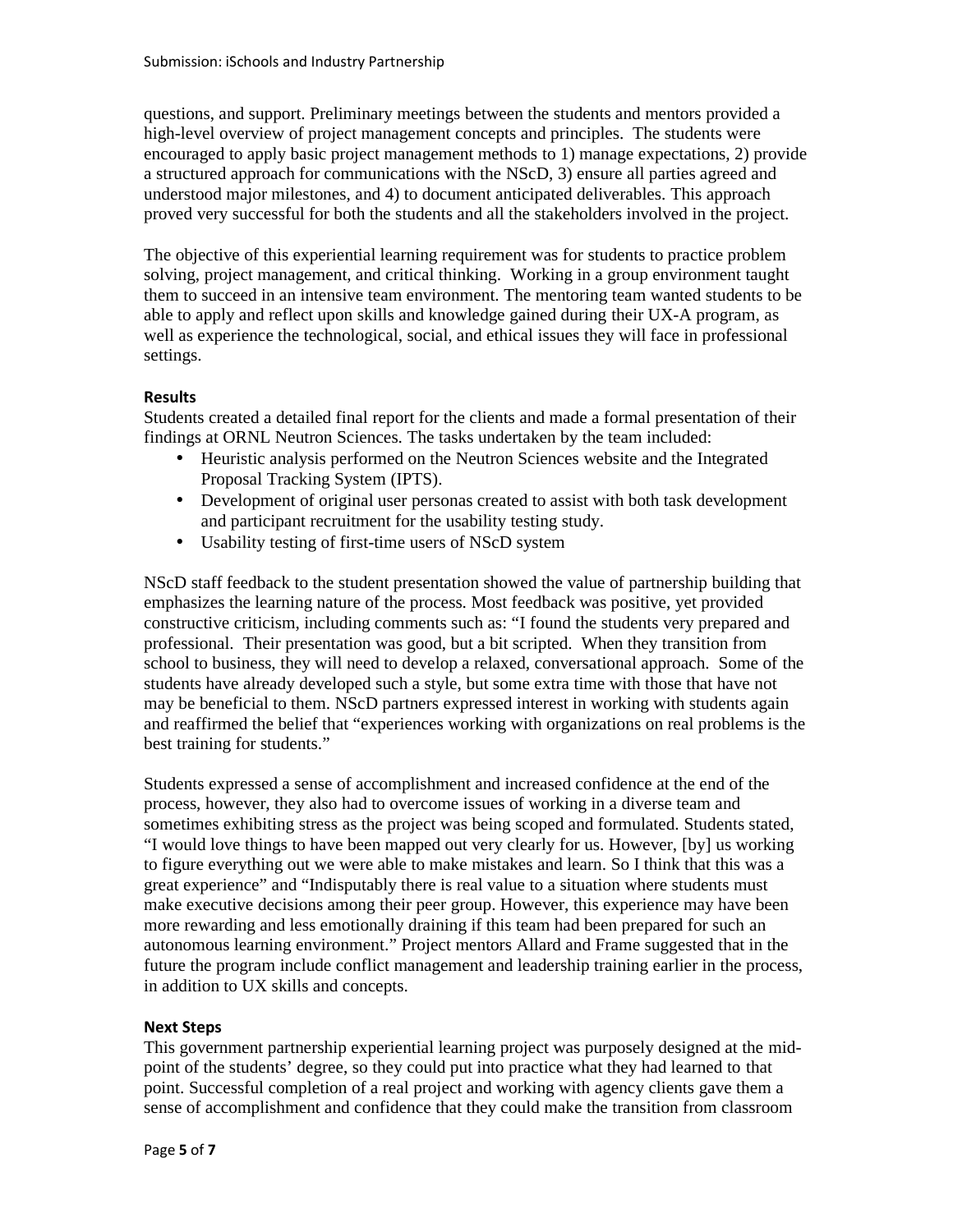to workplace. It also will guide their second year as they gain additional skills and refine what they learned in year 1.

In year 2 the students will complete coursework, including a required course in Planning & Assessment and electives. In addition, each student will complete two workplace practica, each of which requires 150 hours per semester working with a mentor in an agency. These workplaces include other divisions of ORNL, other government agencies such as the Office of Scientific and Technical Information, U.S Geological Survey Library, industry sites, and academic libraries. Students will graduate with a specialty in UX and Assessment in Spring 2018.

The research component of the UX-A program has several positive outcomes in addition to providing the students with confidence and real-world experience. The research project allowed us to build closer collaboration with a local industry partner that will advance the development of future student projects and increase our pool of potential workplace mentors. The partnership has also provided us with feedback on our current curriculum and classroom experiences. These relationships are significant to SIS program improvements and specifically to enhance the experience of new students who specialize in usability and assessment.

#### **Acknowledgement**

The authors express great appreciation to the Neutron Sciences Directorate Agency Mentors, Gabrielle Boudreau, Shelly Ren, Crystal Schrof, Janell Thomson, for their time and commitment in helping UT- SIS create future leaders in user experience and assessment. UX-A is funded by a grant from the United States' Institute for Museum and Library Services Laura Bush 21st Century Librarians program.

## **REFERENCES**

- Ball, M.A. (2008). Practicums and Service Learning in LIS Education. *Journal of Education for Library and Information Science, 49*(1), 70–82.
- Bargas-Avila, J. A., & Hornbaek, K. (2011). Old Wine in New Bottles or Novel Challenges? A Critical Analysis of Empirical Studies of User Experience. In Proceedings of the 2011 Annual Conference on Human Factors in Computing Systems (CHI '11), 7-12 May 2011 (pp. 2689-2698). Vancouver, BC, Canada: ACM.
- Berg, S.A., Hoffmann, K., & Dawson, D. (2009). Integrating Research into LIS Field Experiences in Academic Libraries. *Journal of Academic Librarianship, 35*(6), 591–98.
- Bias, R. G., Marty, P. F., & Douglas, I. (2012). Usability/User-centered design in the iSchools: Justifying a teaching philosophy. *Journal of Education for Library and Information Science, 53*(4), pp. 274-289.
- Bird, N. J., Chu, C. M., & Oguz, F. (2015). Internship in LIS education: An international perspective on experiential learning. *IFLA Journal, 41*(4), 298–307.
- Boersmaa, F., Reineckeb, C. J., & Gibbons, M. (2008). Organizing the university industry relationship: A case study of research policy and curriculum restructuring at the north-west university in south Africa. *Tertiary Education and Management, 14*(3), 209-226.
- Dali, K. (2017). The way of WalDorF: fostering creativity in LIS programs. *Journal of Documentation, 73*(3), 407-431
- Gilbert, D.H. (2012). From Chalk and Talk to Walking the Walk. *Education & Training, 54*(2), 152- 166